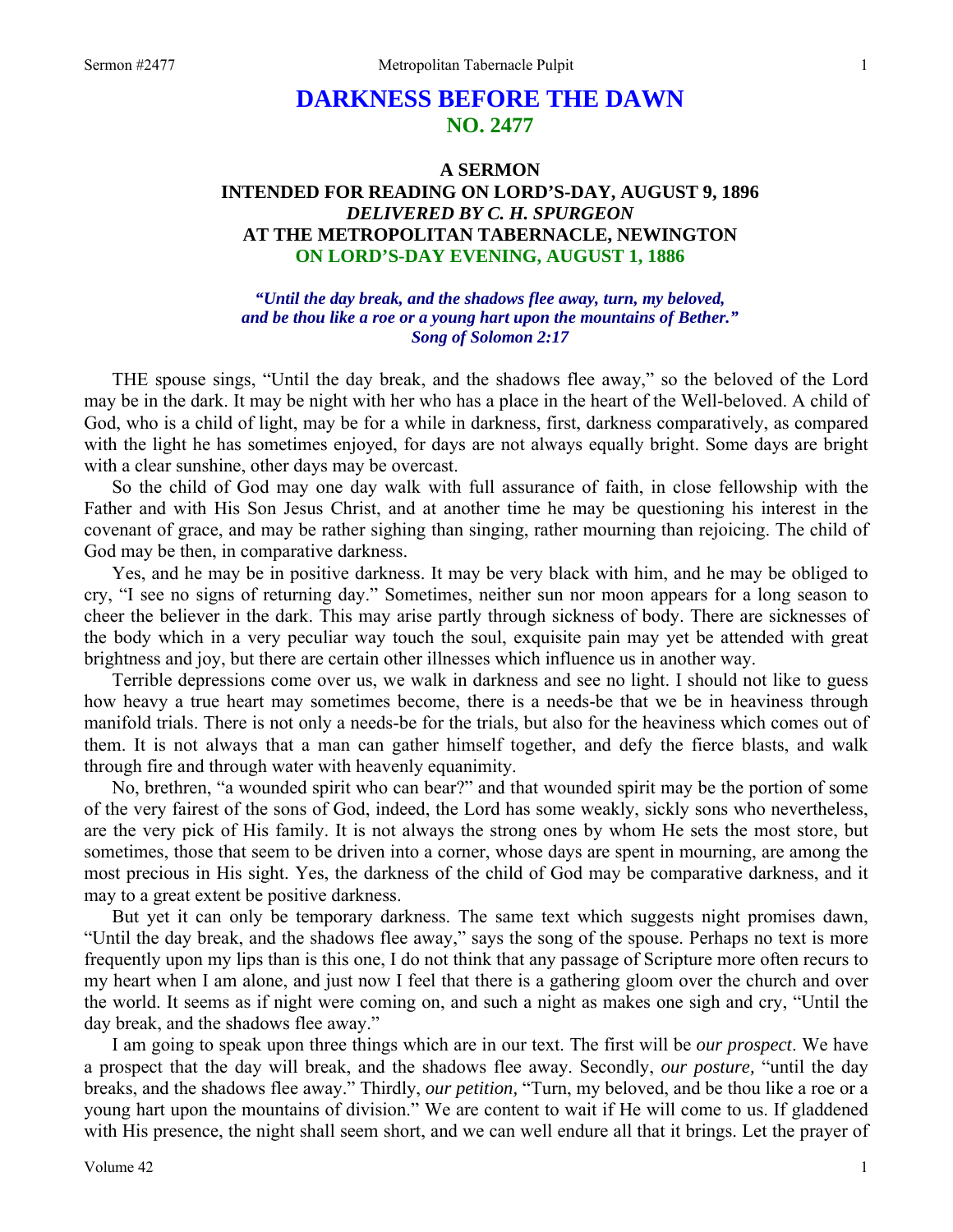our text be put up by any of you who are waiting in the darkness, and may it be speedily answered in your happy experience!

**I.** First of all, let us consider OUR PROSPECT.

Our prospect is, that the day will break, and that the shadows will flee away. We may read this passage in many ways and apply it to different cases.

Think first of *the child of God who is full of doubt*. He is afraid that, after all, his supposed conversion was not a true one, and that he has proved it to be false by his own misbehavior. He is afraid, I scarcely know of what, for so many fears crowd in upon him. He is crying to God to remove his doubts, and to let him once again—

## *"Read his title clear To mansions in the skies."*

His eyes are looking toward the cross, and somehow he has a hope, if not quite a persuasion, that he will find light in Christ, where so many others have found it. I would encourage that hope till it becomes a firm conviction and a full expectation. The day will break for you, dear mourner, the shadows will yet flee away. While I say that I feel able to speak with great confidence, for my eye, as it looks round on this congregation, detects many brethren and sisters with whom I have conversed in the cloudy and dark day.

We have prayed together, dear friends—have we not? I have repeated in your hearing those precious promises which are the pillows of our hope, yet, at the time, it seemed as if you would never be cheered or comforted. Friends who lived with you grieved much to see you so sad, they could not understand how such as you, who have lived so scrupulously as you believed to be right, should nevertheless, come into sadness and despondency.

Well, you have come out of that state, have you not? I can almost catch the bright expression in your eye as you flash back the response, "It is so, sir, we can sing among the loudest now, we can leap as a hart, and the tongue that once was dumb can now sing praises to the Lord who delivered us." The reason for this great change is that you did still cling to Christ even when it seemed to be no use to cling. You had a venturesome faith, when it seemed a risky thing even to believe, you did believe, and you kept on believing, and now the day has dawned for you, and the shadows have fled away.

Well, so shall it be to all who are in like case if they will but trust in the Lord and stay themselves upon our God. Though they walk in darkness and see no light, yet by and by, the day shall break for them also.

This expression is equally applicable when we come into some *personal sorrow not exactly of a spiritual kind*. I know that God's children are not long without tribulation. As long as the wheat is on the threshing floor, it must expect to feel the flail. Perhaps you have had a bereavement, or you may have had losses in business, or crosses in your family, or you have been sorely afflicted in your own body, and now you are crying to God for deliverance out of your temporal trouble. That deliverance will surely come. "Trust in the LORD, and do good; so shalt thou dwell in the land, and verily thou shalt be fed." "I have been young," said David, "and now am old; yet have I not seen the righteous forsaken."

The Lord will yet light your candle, and surround your path with brightness. Only patiently hope and quietly wait, and you shall yet see the salvation of the Lord. "Many are the afflictions of the righteous." Mark that, you know that part of the verse is true, and so is the rest of it, "but the LORD delivereth him out of them all."

Clutch at that, for it is equally true. "In the world ye shall have tribulation." You know that is true. "Be of good cheer," says Christ, "I have overcome the world." Therefore, expect that you also will overcome it through your conquering Lord. Yes, in the darkest of all human sorrows, there is the glad prospect that the day will break, and the shadows will flee away.

This is the case again, I believe, on a grander scale with reference *to the depression of religion at the present time*. Some of us are obliged to go sorrowing when we look upon the state of the church and the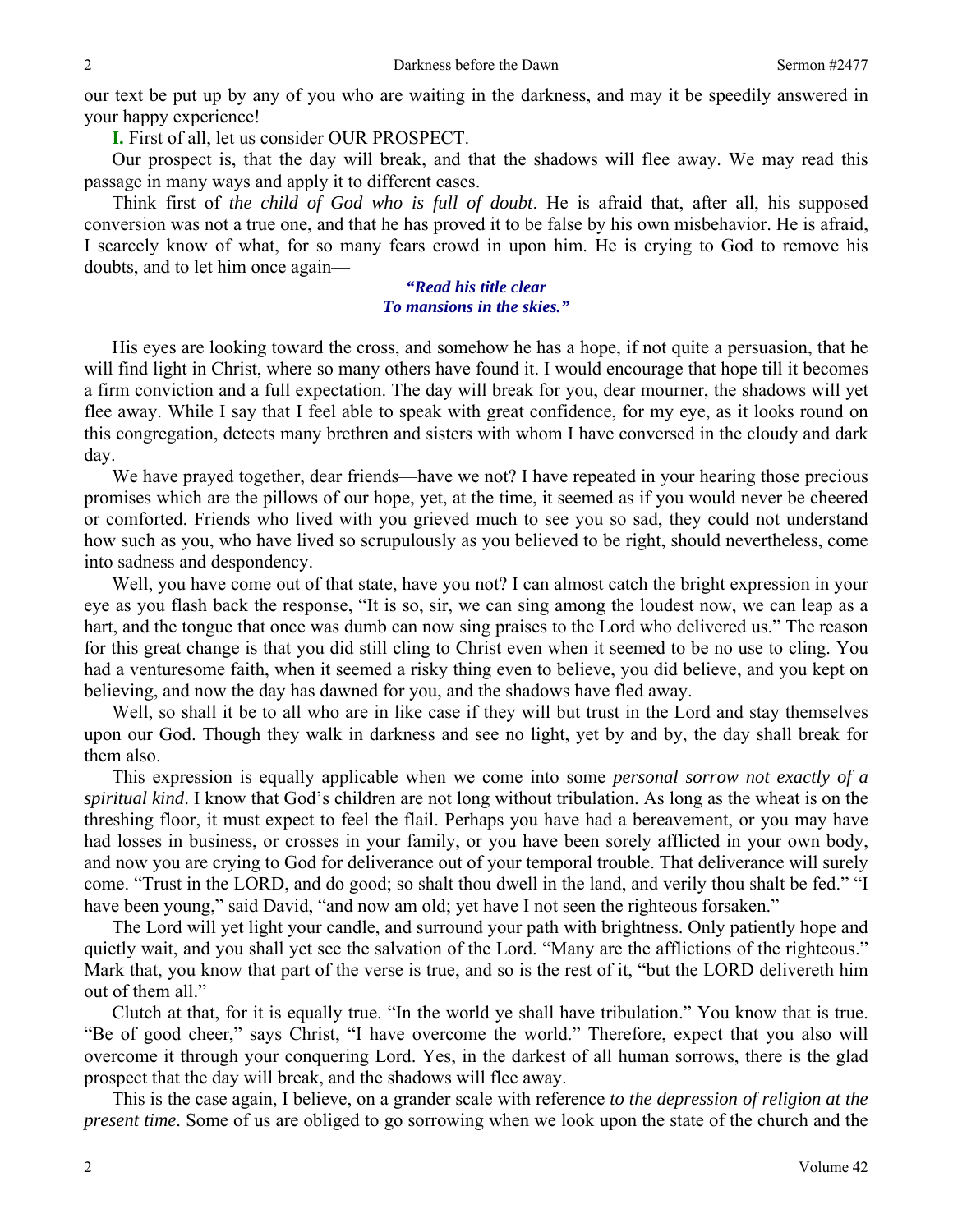world. We are not accustomed to take gloomy views of things, but we cannot help grieving over what we see. More and more it forces itself upon us that the old-fashioned Gospel is being either neglected or trampled in the dust. The old spirit, the old fire that once burned in the midst of the saints of God, is there still, but it burns very low at present.

We want—I cannot say how much we want a revival of pure and undefiled religion in this our day. Will it come? Why should it not come? If we long for it, if we pray for it, if we believe for it, if we work for it, and prepare for it, it will certainly come. The day will break, and the shadows will flee away.

The mockers think that they have buried our Lord Jesus Christ. So, perhaps, they have, but He will have a resurrection. The cry is, "Who will roll us away the stone?" The stone shall be rolled away, and He, even the Christ in whom our fathers trusted, the Christ of Luther and of Calvin, of Whitefield and of Wesley, that same Christ shall be among us in the fullness and the glory of His power by the working of the Holy Ghost upon the hearts of myriads of men. Let us never despair, but on the contrary, let us brush away the tears from our eyes, and begin to look for the light of the morning, for "the morning cometh," and the day will break, and the shadows will flee away.

Let me encourage any friends who have been laboring for Christ in any district which has seemed strikingly barren, where the stones of the field have seemed to break the ploughshares. Still believe on, beloved, that soil which appears most unfruitful will perhaps repay us after a while with a hundredfold harvest. The prospect may be dark, but perhaps, dear friends, it is to be darker yet. We may have worked, and seemed to work in vain, possibly the vanity of all our working is yet to appear still more, but for all that, "the morning cometh." "They that sow in tears shall reap in joy." We must not be in the least bit afraid even in the densest darkness, but on the contrary, look for the coming blessing.

I believe that this is to be the case also *in this whole world*. It is still the time of darkness, it is still the hour of shadows. I am no prophet, nor the son of a prophet, and I cannot foretell what is yet to happen in the earth, it may be that the darkness will deepen still more, and that the shadows will multiply and increase, but the Lord will come. When He went up from Olivet, He sent two of His angels down to say, "Ye men of Galilee, why stand ye gazing up into heaven? This same Jesus, which is taken up from you into heaven, shall so come in like manner as ye have seen Him go into heaven."

He is surely coming, and though the date of His return is hidden from our sight, all the signs of the times look as if He might come very speedily.

I was reading the other day, what old Master William Bridge says on this subject, "If our Lord is coming at midnight, He certainly will come very soon, for it cannot be darker than it now is." That was written two hundred years ago, and our Lord has not come yet, and I might say much the same as Master Bridge did. Do not doubt as to Christ's coming because it is delayed.

A person lies dying, and the report concerning him is, "Well, it does not look as if he could live many hours." You call again, and they say, "Well, he still survives, but it seems as if he would scarcely get through the night." Do you go away and say, "Oh, he will not die, for I have expected, for several days, to hear that he has passed away"? Oh, no! but each time you hear the report, you feel, "Well, it is so much nearer the end."

And so is our Master's coming, it is getting nearer every hour, so let us keep on expecting it. That glorious advent shall end our weary waiting days, it shall end our conflicts with infidelity and priestcraft, it shall put an end to all our futile endeavors, and when the great Shepherd shall appear in His glory, then shall every faithful under-shepherd and all His flock appear with Him, and then shall the day break, and the shadows flee away!

As to the shadows fleeing, what are those shadows that are to fly at His approach? The types and shadows of the ceremonial law were all finished when Christ appeared the first time, but many shadows still remain—the shadows of our doubts, the grim mysterious shadows of our fears, the shadows of sin, so black, so dense—the shadows of abounding unbelief, ten thousand shadows. When He comes, these shall all flee away, and with them shall go heaven and earth—the heaven and earth that now are, for what are these but shadows?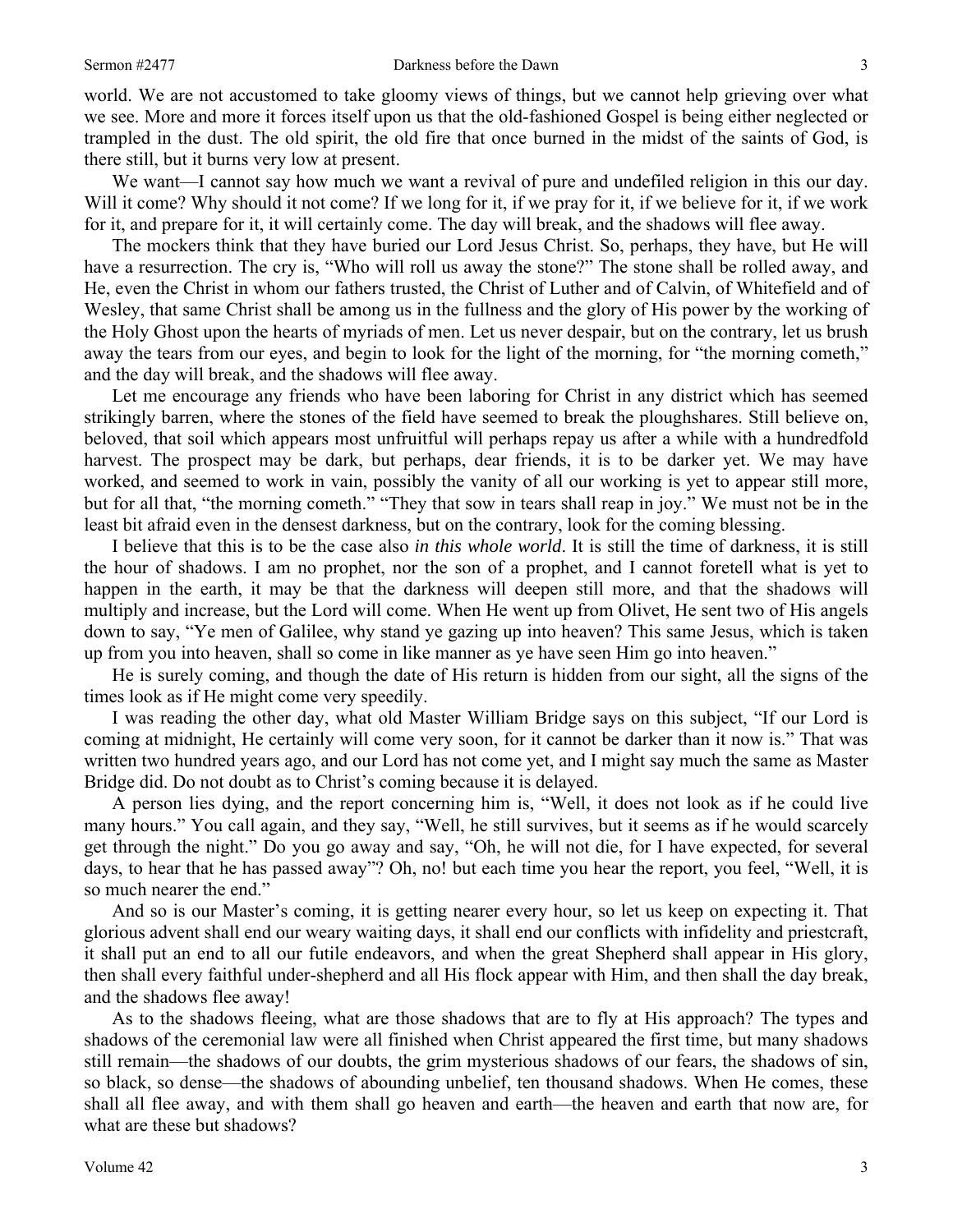All things that are unsubstantial shall pass away when He appears, when the day breaks, then shall everything but that which is eternal and invisible pass away. We are glad that it shall be so, and we pray that soon the day may break, and the shadows flee away. This then, is our prospect.

**II.** Now I want to occupy a few minutes of your time in considering OUR POSTURE "until the day break, and the shadows flee away."

We are here, like soldiers on guard, waiting for the dawn. It is night and the night is deepening, how shall we occupy ourselves until the day break, and the shadows flee away?

Well first, we will wait in the darkness with *patient endurance* as long as God appoints it. Whatever of shadow is yet to come, whatever of cold damp air and dews of the night is yet to fall upon us, we will bear it. Soldiers of the cross, you must not wish to avoid these shadows, He who has called you to this service knew that it would be night time, and He called you to night duty, and being put upon the night watch, stay at your post.

It is not for any of us to say, "We will desert because it is so dark." Has not the thought sometimes crossed your mind, "I am not succeeding, I will run away"? Have you not often felt, like Jonah, that you would go to Tarshish that you might escape from delivering your Master's message? Oh, do not so! The day will break, and the shadows flee away, and until then, watch through the night and fear not the shadows.

Play the man, remembering through what a sevenfold night your Master passed when in Gethsemane, He endured even to a bloody sweat for you. When on the cross, even His mid-day was midnight, what must have been the darkness over His spirit? He bore it, then bear you it. Let no thought of fear pass over your mind, or if it does, let not your heart be troubled, but rise above your fear until the day break, and the shadows flee away. Be of good courage, soldiers of Christ, and still wait on in patient endurance.

What next are we to do until the day break? Why, let there be *hopeful watching*. Keep your eyes towards the East, and look for the first grey sign of the coming morning. "Watch!" Oh, how little is done of this kind of work! We scarcely watch as we ought against the devil, but how little do we watch for the coming of our Master! Look for every sign of His appearing, and be ever listening for the sound of His chariot wheels. Keep the candle burning in the window, to let Him see that you are awake, keep the door on the latch, that when He comes you may quickly open to Him. Hopefully watch until the day break, and the shadows flee away.

Then further, dear friends, while we maintain patient endurance and hopeful watching, let us give each other *mutual encouragement*. Men who have been shipwrecked will give each other a hand, and say, "Brother, perhaps we shall escape after all." Now that it is midnight all around, let every Christian give his fellow soldier a grip of his hand. Courage, brothers, the Lord has not forgotten us. We are in the dark and cannot see Him, but He can see us, and He knows all about us, maybe He will come, walking on the stormy waters in the middle watch of the night when our little bark seems ready to be sunk beneath the waves by the boisterous wind.

I seem just now as though I were a soldier in this great guardroom, and as if we were sitting in these shadows, and perhaps in the darkness, and seemed very much dispirited, and I would say to you, my comrades, "Come, brothers, let us cheer up. The Lord has appeared to one and another of us. He has given to some of us the light of His countenance and He is coming back to welcome us all to Himself. Let us not be dismayed, our glorious Leader forgets not the weakest and feeblest of us, neither is any part of the battlefield beyond the reach of the great Captain's eye. He sees which way the struggle is going, and He has innumerable reserves, which He will bring up at the right time.

I seem to hear the music of His horse's hoofs even now. He is coming who shall turn the scale in the worst moment of the conflict, for the battle is the Lord's, and He will deliver the enemy into our hand. Let no man's heart fail him because of yonder Goliath, the God who has raised up men to slay the lion and the bear, will yet find a David and a smooth stone to kill this mighty giant. Wherefore, brothers, be of good courage."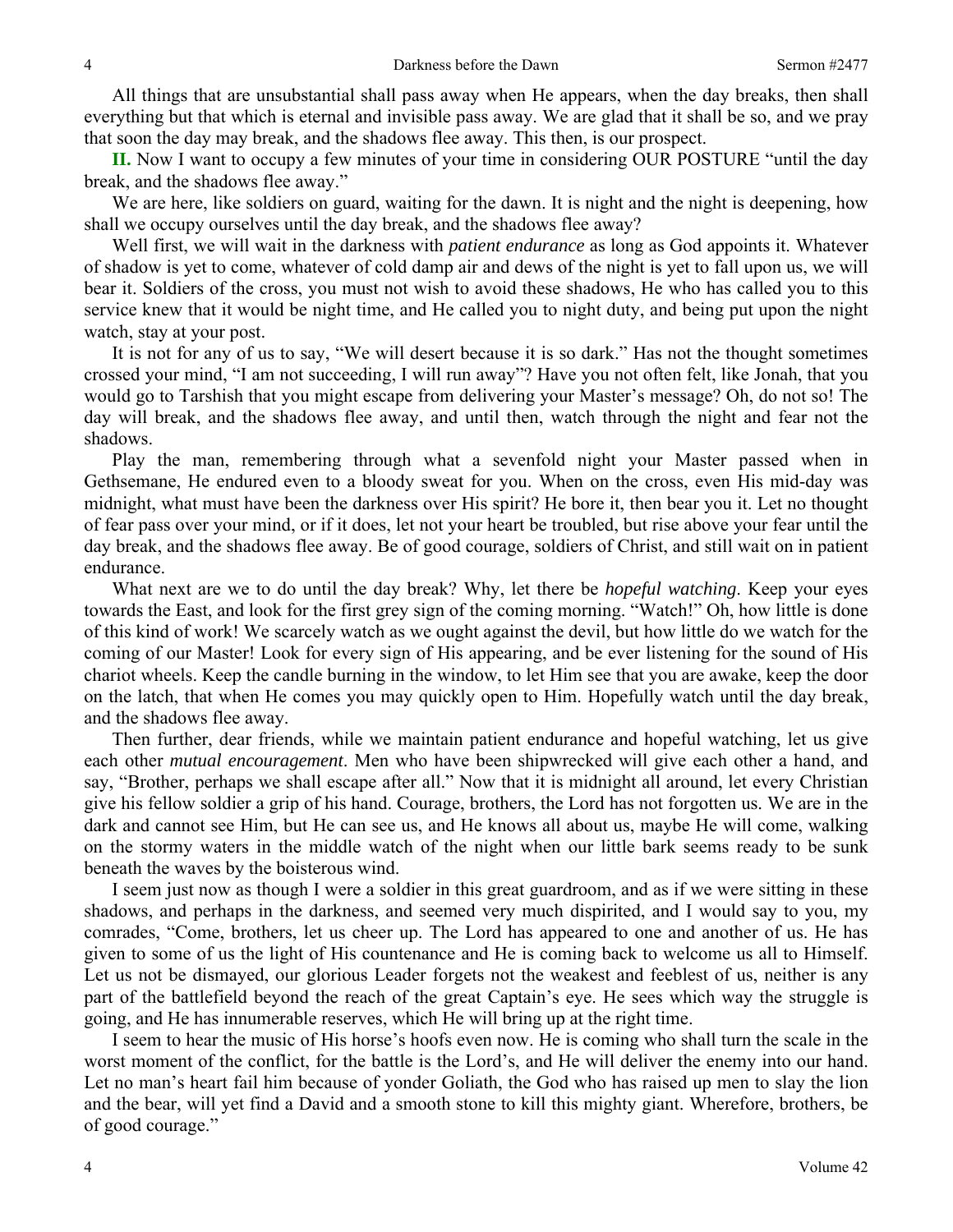What further should we do in the dark? Well, one of the best things to do in the dark is to *stand still and keep our place*. "Until the day break, and the shadows flee away," let us keep our place and firmly maintain our position.

A Brother who sat at the back of me, twenty years ago, dropped in again recently to hear me preach, and he said to me after the service, that he had been back in America, and come over here again after twenty years, and he added, "It is the same old story Spurgeon, as when I was here before, you are sticking to the same old Gospel" I replied, "Yes, and if you will come in twenty years' time, if God spares me, I shall still be sticking to the same old Gospel, for I have nailed my colors to the mast, and I do not mean to have anything to do with this new-fangled progressive theology."

To me, the Gospel came to perfection long ago in the person of the Lord Jesus Christ, and it can never go beyond that perfection. We preach nothing but that Gospel which has saved our own souls, and saved the souls of the myriads who have gone to their eternal rest, and we do not intend preaching anything else until somebody can find us something better, and that will not be tomorrow, nor the day after, nor as long as the world stands.

It is dark, very dark, so we just stay where we are, in steadfast confidence in the Lord who has placed us where we are. We are not going to plunge on in a reckless manner, we mean to look before we leap, and as it is too dark to look, we will not leap, but will just abide here hard by the cross, battling with every adversary of the truth as long as we have a right hand to move in the name of the Almighty God, "until the day break, and the shadows flee away."

What else ought we to do? Keep up a *careful separateness* from the works of darkness that are going on all around us. If it seems dark to you, gather up your skirts, and gird up your loins. The more sin abounds in the world, the more ought the church of God to seek after the strictest holiness. If ever there was an age that wanted back again the sternest form of Puritanism, it is this age. If ever there was a time when we needed the old original stamp of Methodists, we need them now—a people separated unto God, a people that have nothing to do but to please God, and to save souls, a people that will not in any way bow themselves to the fashions of the time.

For my part, I would like to see a George Fox come back among us, ay, Quaker as he was, to bear such a testimony as he did in the power of the Spirit of God against the evils of his time. God make us to feel that now, in the dark, we cannot be as lenient as we might have been in brighter days towards the sin that surrounds us!

Are any of you tempted into "society" so-called, and into the ways of that society? Every now and then, those who read the papers get some little idea of what is going on in "society." The stench that comes from "society" tells us what it must be like, and makes us wish to stay clear of it. The awful revelations that were once before made, which caused us to be sick with shame and sorrow, might be made again, for there is just the same foulness and filthiness beneath the surface of the supposed greater decency.

O Christian people, if you could but know, as the most of you ought not to know, how bad this world is, you would not begin to talk about its wonderful improvements, or to question the doctrine of human depravity. We are going on, according to some teachers, by "evolution" into something, if I might prognosticate what it is, I would say that it is into devils that many men are being evolved. They are going down, down, down, save where eternal grace is begetting in the heart of men a higher and better and nobler nature, which must bear its protest against the ignorance or hypocrisy which this day talks about the improvements of our civilization, and the progress that we are making towards God.

"Until the day break, and the shadows flee away," keep yourselves to your Lord, and hear you this voice sounding through the darkness, the voice of wisdom that sees more than you see, "Come out from among them, and be ye separate, saith the Lord, and touch not the unclean thing; and I will receive you, and will be a Father to you, and ye shall be my sons and daughters, said the Lord Almighty." "Until the day break, and the shadows flee away," lift your hands to heaven, and pledge yourselves to walk a separate pilgrim life, until He comes before whose face heaven and earth shall flee away.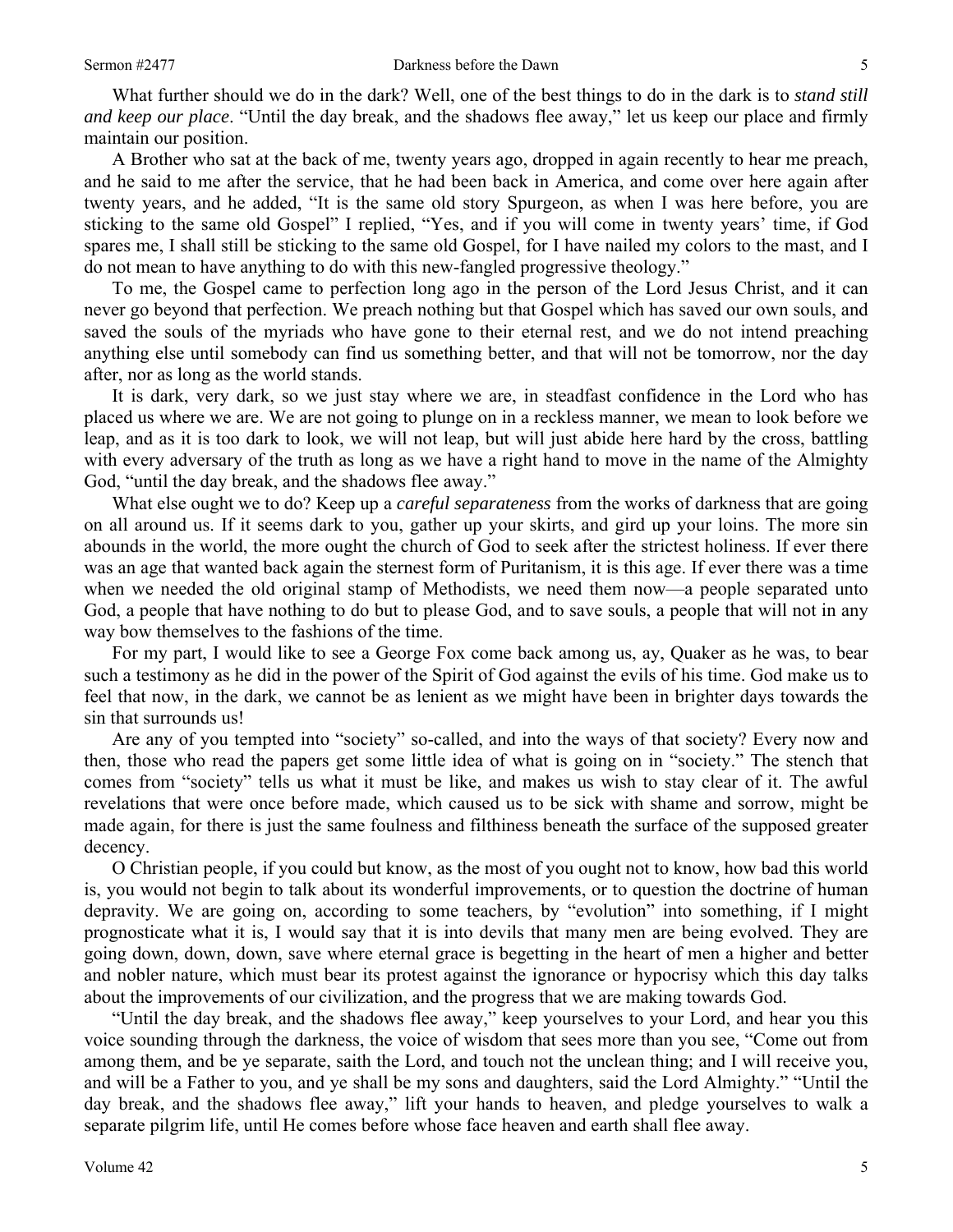**III.** Now I close by noticing OUR PETITION, "Until the day break, and the shadows flee away, turn, my beloved, and be thou like a roe or a young hart upon the mountains of Bether."

I am not going to preach upon that part of our text, but only just urge you to turn it into prayer. We have to wait, brothers and sisters, we have to wait in the darkness, cheered here and there with the light from a golden lamp that glows with the light of God.

The world lies in darkness, but we are of God, little children, therefore this must be our prayer to our Well-beloved, *"Come to us."* "Turn to me, O my Beloved, for You have turned away from me, or from Your church. Turn again, I beseech You. Pardon my lukewarmness, forgive my indifference. Turn to me again, my Beloved. O You Husband of my soul, if I have grieved You, and You have hidden Your face from me, turn again to me! Smile You, for then shall the day break, and the shadows flee away. Come to me, my Lord, visit me once again." Put up that prayer, beloved.

The prayer of the spouse is in this poetic form, *"Come over the mountains of division*." As we look out into the darkness, what little light there is appears to reveal to us Alp upon Alp, mountain upon mountain, and our Beloved seems divided from us by all those hills. Now our prayer is that He would come over the top of them, we cannot go over the top of them to Him, but He can come over the top of them to us, if He thinks fit to do so. Like the hinds' feet, this blessed Hind of the morning can come skipping over the hills with utmost speed to visit and to deliver us.

Make this your prayer, "Great Master, sweetly-beloved One, come over the mountains of division, and come quickly, like a roe or a young hart. Come easily, come unexpectedly, as roes and harts let no man know when they will come, so come Thou to me." I wish that even while we are sitting here, our Divine Lord would come to our spirits with all His ravishing charms, so that we might cry, "Or ever I was aware, my soul made me like the chariots of Amminadib."

Have you never felt an influence steal over you which has lifted you out of yourself, and made you go as on burning wheels with axles hot with speed, where before you had been sluggish and dull? Our Well-beloved can come and visit us all on a sudden, without any trouble to Himself. It cost Him His life's blood to come to earth to save us, it will cost Him nothing to come just now to bless us.

Remember what He has already done, for having done so much, He will not deny you the lesser blessing of coming to you. Are you saved by His grace? Then do not think that He will refuse you fellowship with Himself. Pray for it now. Before we come to the communion table, pray for it, and while you are sitting there, let this be your cry, "Come to me, my beloved, over the hills of division; come as a roe or a young hart," and He will come to you. Put up your prayer in the sweet words we sang just now—

> *"When wilt Thou come to me, Lord? O come, my Lord most dear! Come near, come nearer, nearer still, I'm blest when Thou art near.*

> *"When wilt Thou come to me, Lord? Until Thou dost appear, I count each moment for a day, Each minute for a year."*

Oh, that this might be one of those happy seasons when you shall not be fed by the preacher's talk, but by the Master revealing Himself to you! May God graciously grant it!

I may be addressing some who long to find the Savior. This morning, I got from a friend who came in to see me, an illustration which I will give to you. He told me—and oh, how he made my heart rejoice!—that six years ago he was, as the apostle says, "going about to establish his own righteousness." He is a man of reputation, and when a friend sent him some of my sermons to read, he thought to himself, "What do I want these sermons for? I am as good as any man can be."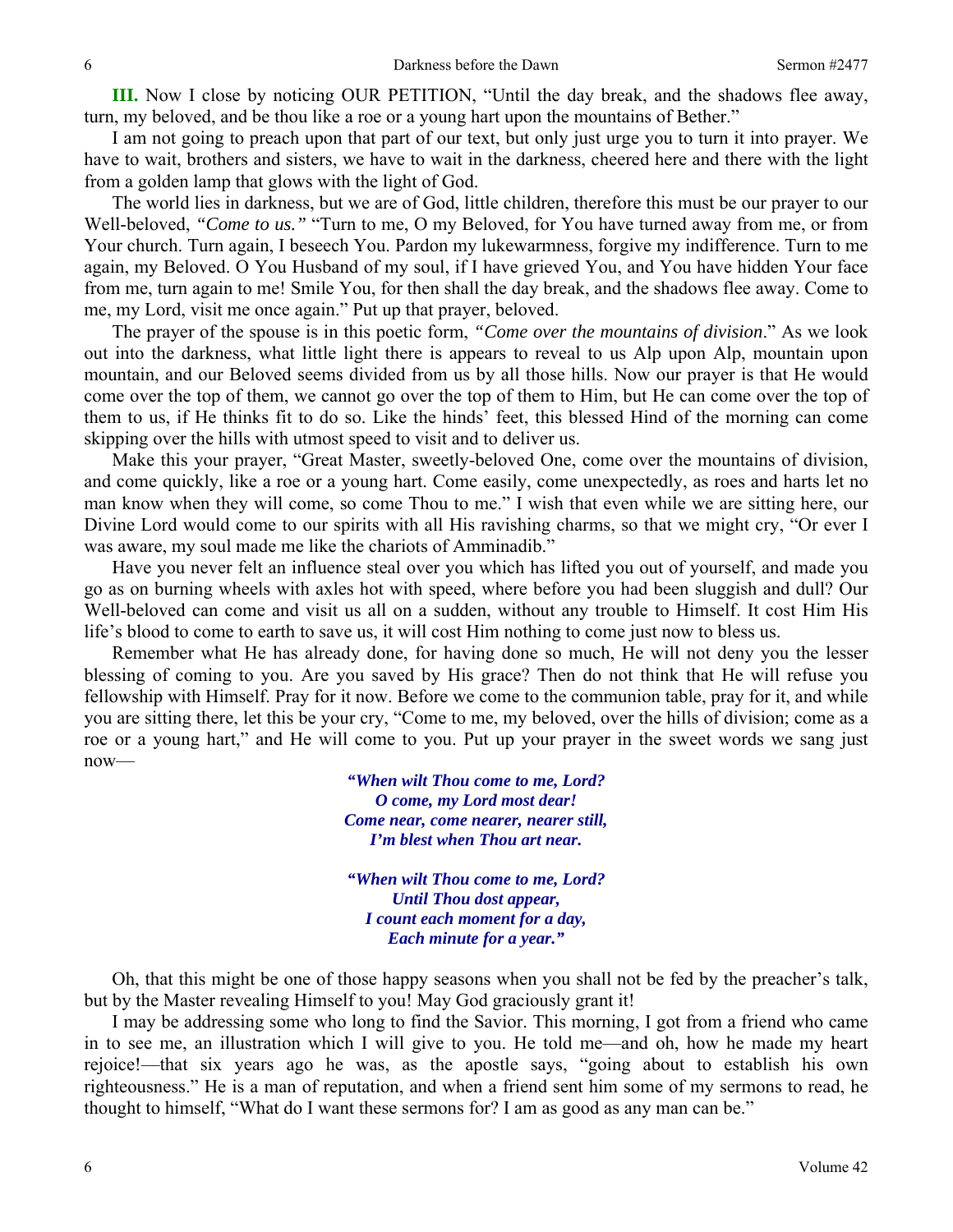But he did read them, and the friend asked him, "Have you read those sermons of Mr. Spurgeon's that I sent you?" "Yes," he replied, "I have, but I have got no good out of them." "Why not?" "Why," he said, "he has spoiled me, he has dashed my hopes to the ground, he has taken away my comfort and my joy, I thought myself as good as anybody living, and he has made me feel as if I were rotten right through." "Oh!" said his friend, "that medicine is working well, you must take some more of it."

But the more of the sermons he read, the more unhappy he became, the more he saw the hollowness of all his former hopes, and he came into a great darkness, and the day did not break, and the shadows did not flee away. But on a sudden, he was brought out into the light. As he told me the story this morning, his eyes were wet, and so were mine. This is how the Lord led him into peace, I wish the telling of it might bring the same blessing to some of you.

He said, "I went with my friend to fish for salmon in Loch Awe. I threw a fly and as I threw it, a fish leaped up and took it in a moment." "There," said the friend to him, "that is what you have to do with Christ, what that fish did with your fly. I am sure I do not know whether the fly took the fish, or the fish took the fly, it was both, the bait took the fish, and the fish took the bait. Do just so with Christ and do not ask any questions. Leap up at Him, take Him in, lay hold of Him."

The man did so, and at once he was saved, I wish that somebody else would do the same. I never ask you to answer the question whether it is Christ who takes you or you who take Christ, for both things will happen at the same moment. Will you have Him? Will you have Him? If you will have Him, He has you. If you are willing to have Christ, Christ has already made you willing in the day of His power. Throw yourself upon Christ, as the salmon opened his mouth and took in the bait, so do you take Christ into your very soul.

Writing to the Romans, Paul says, "The word is nigh you, even in thy mouth." What is the thing to do with that which is in your mouth when you want to keep it? Why, swallow it, of course! Do so with Christ, let Him go right down into your soul. I put Him into your mouth, as it were, while I am preaching. Accept Him, receive Him, and He is yours directly. Then shall the day break, and the shadows flee away, and your Beloved shall have come to you over the mountains of division, never to leave you again, but to abide with you forever. God bless you! Amen.

## **EXPOSITION BY C. H. SPURGEON**

#### *LUKE 12:22-48*

**Verses 22-23.** *And he said to his disciples, Therefore I say to you, Take no thought for your life, what ye shall eat; neither for the body, what ye shall put on. The life is more than meat, and the body is more than raiment.* 

If you are God's servants, He will clothe you. There is no servitor of the Lord of hosts who will have to go without his livery, and not one who belongs to His vast household, even though he is but a menial in God's kitchen, who will ever be permitted to starve.

**24-26.** *Consider the ravens: for they neither sow nor reap; which neither have storehouse nor barn; and God feedeth them: how much more are ye better than the fowls? And which of you with taking thought can add to his stature one cubit? If ye then be not able to do that thing which is least, why take ye thought for the rest?* 

How little you can do for yourself after all! Therefore, leave the whole with God.

#### *"Make you His service your delight, He'll make your wants His care."*

The best cure for the cares of this life is to care much to please God. If we loved Him better, we should love the world far less, and be less troubled about our portion in it.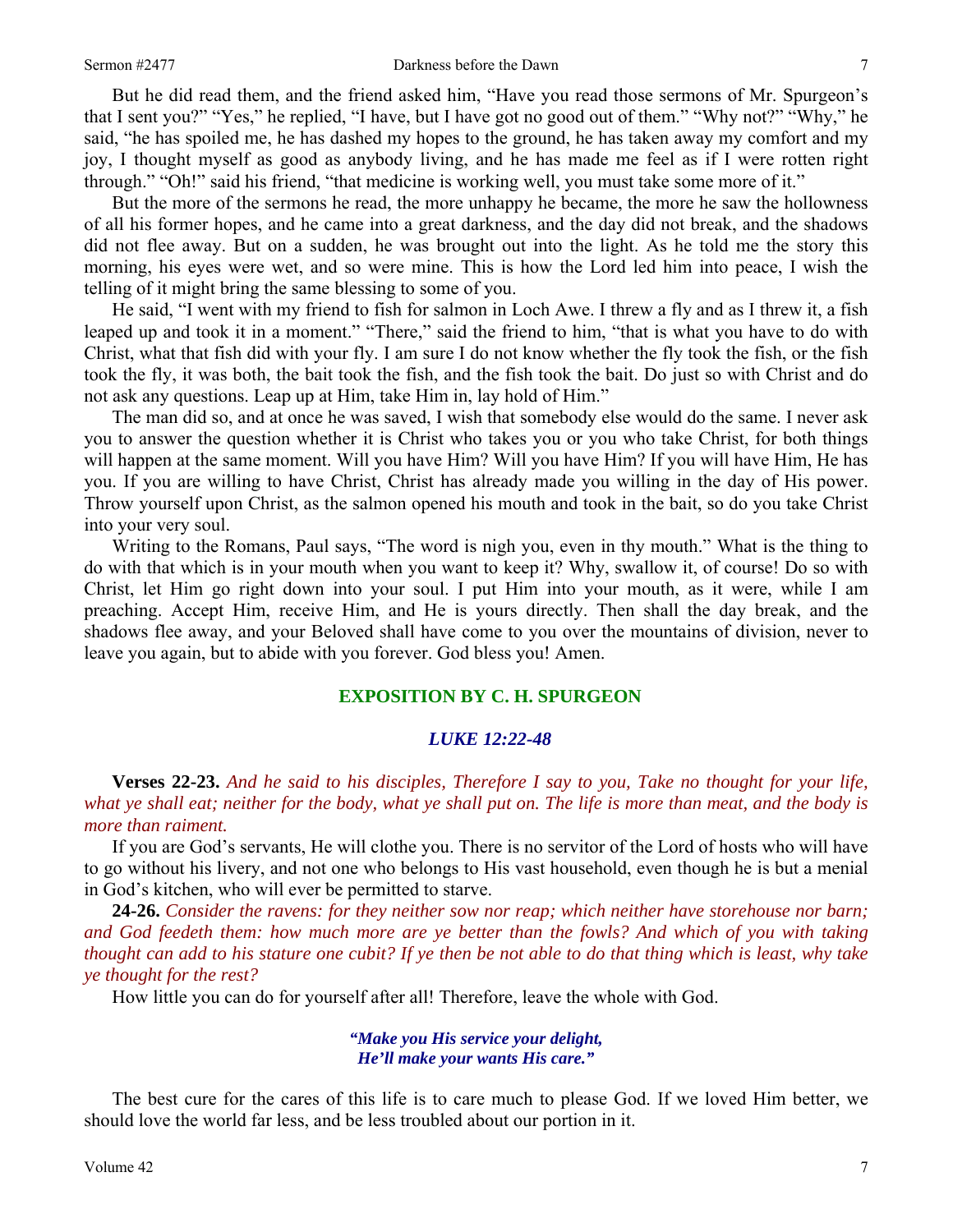**27-28.** *Consider the lilies how they grow: they toil not, they spin not; and yet I say unto you, that Solomon in all his glory was not arrayed like one of those. If then God so clothe the grass, which is to day in the field, and tomorrow is cast into the oven; how much more will he clothe you, O ye of little faith?* 

What a title to address us—"O ye of little faith!"—but depend upon it, we deserve it when we are full of anxious care. Much care argues little faith. When faith is strong, she casts all her care on Him who cares for us. Oh, that we could but be rid of that which, after all, is not our business, and give our whole mind, and heart, and soul, to what is our business, namely, to please our Creator, our Redeemer, our Friend!

**29-30.** *And seek not ye what ye shall eat, or what ye shall drink, neither be ye of doubtful mind. For all these things do the nations of the world seek after: and your Father knoweth that ye have need of these things.* 

Is not that a sweet word? "Your Father knoweth that ye have need of these things." There used to be a hymn which was sung a good deal at revival meetings, it had a very sweet refrain, "This my Father knows." If you cannot yourselves understand your case, your Father knows all about it. If you cannot make other people comprehend it, yet your Father knows all that needs to be known. Whatever you really require, even for the present life, need not be any cause of anxiety to you believers, for "your Father knoweth that ye have need of these things." There is no need therefore, for you to seek "what ye shall eat, or what ye shall drink."

**31-32.** *But rather seek ye the kingdom of God; and all these things shall be added unto you. Fear not, little flock; for it is your Father's good pleasure to give you the kingdom.* 

He gives others a good many things, but He will give you the kingdom. Just as Abraham gave portions to the sons of Keturah, and sent them away, but Isaac had the covenant blessing, so, "it is your Father's good pleasure to give you the kingdom."

**33.** *Sell that ye have, and give alms;* 

Not only give to the poor till you pinch yourself, but even pinch yourself to do it.

**33-35.** *Provide yourselves bags which wax not old, a treasure in the heavens that faileth not, where no thief approacheth, neither moth corrupteth. For where your treasure is, there will your heart be also. Let your loins be girded about, and your lights burning.* 

Never be undressed, as it were, in a moral or spiritual sense, "Let your loins be girded about." Never be in the dark spiritually. Keep in the light, let your lamp be ever burning. Not only walk in the light of God, but let your light shine before men.

**36.** *And ye yourselves like unto men that wait for their master, when he will return from the wedding; that when he cometh and knocketh, they may open to him immediately.* 

Brethren, whatever theory we hold about the future, may God grant that it may never prevent our looking for the coming of Christ as an event which may happen at any moment, and being on the watch for it as a matter the date of which we do not know! The practical essence of all Scriptural teaching upon that subject is just this, "Ye yourselves like unto men that wait for their Lord, when he will return from the wedding."

**37.** *Blessed are those servants, whom the lord when he cometh shall find watching: verily I say unto you, that he shall gird himself, and make them to sit down to meat, and will come forth and serve them.* 

I will not attempt to fully explain this passage of Scripture in the few moments which I can give to it, but it is very wonderful. Our Lord has been here once, and girded Himself to serve us, but is it not extraordinary that here is an intimation of a second girding of Himself that He may serve us? Oh, how fond is Christ of being the servant of servants, ministering unto those who delight to minister unto Him! What an honor does the Captain of our salvation put upon the meanest soldiers in this war when He declares that if we are found faithful, He will gird Himself, and come forth and serve us!

**38-40.** *And if he shall come in the second watch, or come in the third watch, and find them so, blessed are those servants. And this know, that if the goodman of the house had known what hour the*